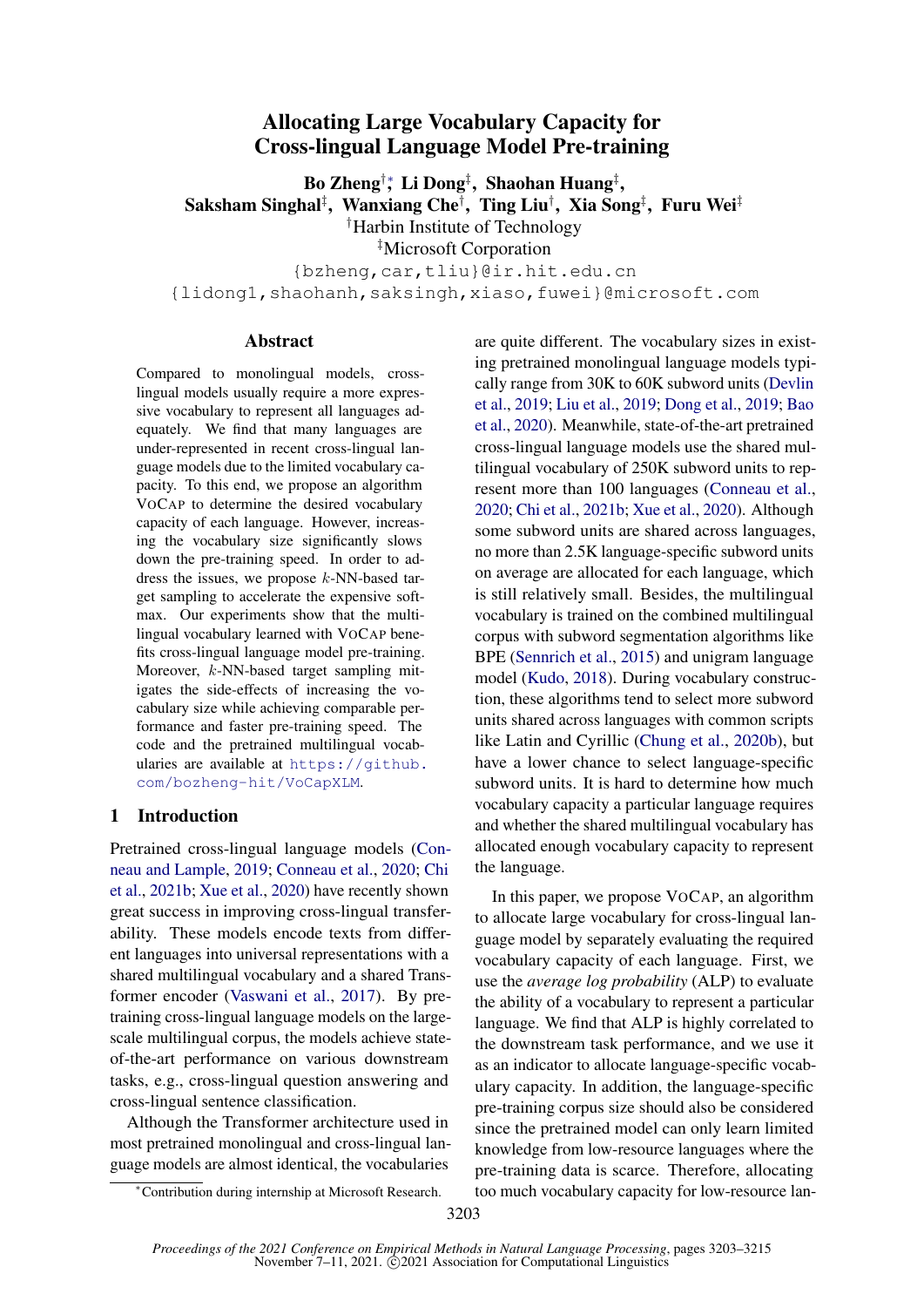guages is inefficient. VOCAP leverages both ALP and pre-training corpus size to evaluate the required vocabulary capacity of each language. We finally allocate a multilingual vocabulary with 500K subword units with VOCAP and show it can significantly improve the model performance.

However, increasing the vocabulary size has two practical drawbacks: slow pre-training speed and heavy model size. To address the pre-training speed issue, we propose  $k$ -NN-based target sampling, an approximate algorithm to improve the computing efficiency in the expensive softmax caused by the large vocabulary. We pre-train the model with a small subset of the entire vocabulary constructed with  $k$  nearest neighbors of the target words in current mini-batch data, evaluated with the inner product of subword embeddings. As for the model size, we halve the embedding dimension and draw a different conclusion from [Conneau et al.](#page-9-1) [\(2020\)](#page-9-1) that increasing vocabulary from 250K to 500K with a fixed capacity model can also improve the performance.

Our contributions are summarized as follows:

- We propose VOCAP, an algorithm to allocate appropriate vocabulary capacity for each language in the shared multilingual vocabulary of cross-lingual language models.
- We propose  $k$ -NN-based target sampling, a softmax approximation algorithm to improve the computing efficiency during cross-lingual language model pre-training.
- We evaluate our methods on the XTREME benchmark [\(Hu et al.,](#page-9-6) [2020\)](#page-9-6), including three different tasks on seven datasets. Experiments show that VOCAP consistently outperforms previous vocabulary construction methods. Meanwhile, our  $k$ -NN-based target sampling enables effective acceleration while achieving comparable performance.

## <span id="page-1-2"></span>2 VOCAP: Language-Specific Vocabulary Capacity Allocation

We attribute the main factors that affect the performance of a particular language in a crosslingual language model to language-specific pretraining corpus size and vocabulary capacity. While previous work adjusts pre-training corpus size with an exponentially smoothed sampling distribution [\(Conneau and Lample,](#page-9-0) [2019;](#page-9-0) [Conneau et al.,](#page-9-1)

[2020\)](#page-9-1), few existing works have explored the effect of the language-specific vocabulary capacity in pretrained cross-lingual language models.

In this section, we first investigate the correlation between the language-specific vocabulary capacity and downstream task performance through experiments. Then we introduce our proposed multilingual vocabulary allocation algorithm VOCAP.

## 2.1 Investigating Language-Specific Vocabulary Capacity

We start by introducing *average log probability* (ALP) to quantify the language-specific vocabulary capacity in the shared multilingual vocabulary for a specific language. $\frac{1}{1}$  $\frac{1}{1}$  $\frac{1}{1}$  Given a monolingual corpus composed of sentences  $\mathcal{D}_i = \{s_1, ..., s_{|\mathcal{D}_i|}\}\$ from the  $i$ -th language and tokenized with vocabulary  $V$ , the average log probability is defined as follows:

<span id="page-1-1"></span>ALP(
$$
\mathcal{D}_i, V
$$
) =  $\frac{1}{|\mathcal{D}_i|} \sum_{j=1}^{|\mathcal{D}_i|} \sum_{k=1}^{|s_j|} \log p_{uni}(s_j^k)$  (1)

where  $s_j^k$  is the k-th subword of the sentence  $s_j$ , and  $p_{uni}(\cdot)$  is the unigram distribution counted on the monolingual corpus  $\mathcal{D}_i$ . It is difficult to count the language-specific subword units in multilingual vocabularies since the raw text contains a lot of code-switched data. By contrast, ALP is a more convenient indicator of language-specific vocabulary capacity and it is penalized by the subword units with low-frequency.

To investigate the impact of language-specific vocabulary capacity, we first learn monolingual vocabularies in different sizes to obtain vocabularies with different ALP, i.e., language-specific vocabulary capacity. Then we conduct pre-training with these monolingual vocabularies on their corresponding monolingual corpora. Finally, we evaluate these monolingual models on downstream tasks and study the correlation between languagespecific vocabulary capacity and downstream task performance.

### 2.1.1 Setup

To alleviate the bias from the languages' characteristics, we first select four languages with different pre-training corpus sizes from different language families, which are Hindi (hi), Persian (fa), Italian (it), Russian (ru). We first learn thirty monolingual

<span id="page-1-0"></span><sup>1</sup> For brevity and consistency, we refer to the parameterized tokenizer also as vocabulary, e.g., SentencePiece model.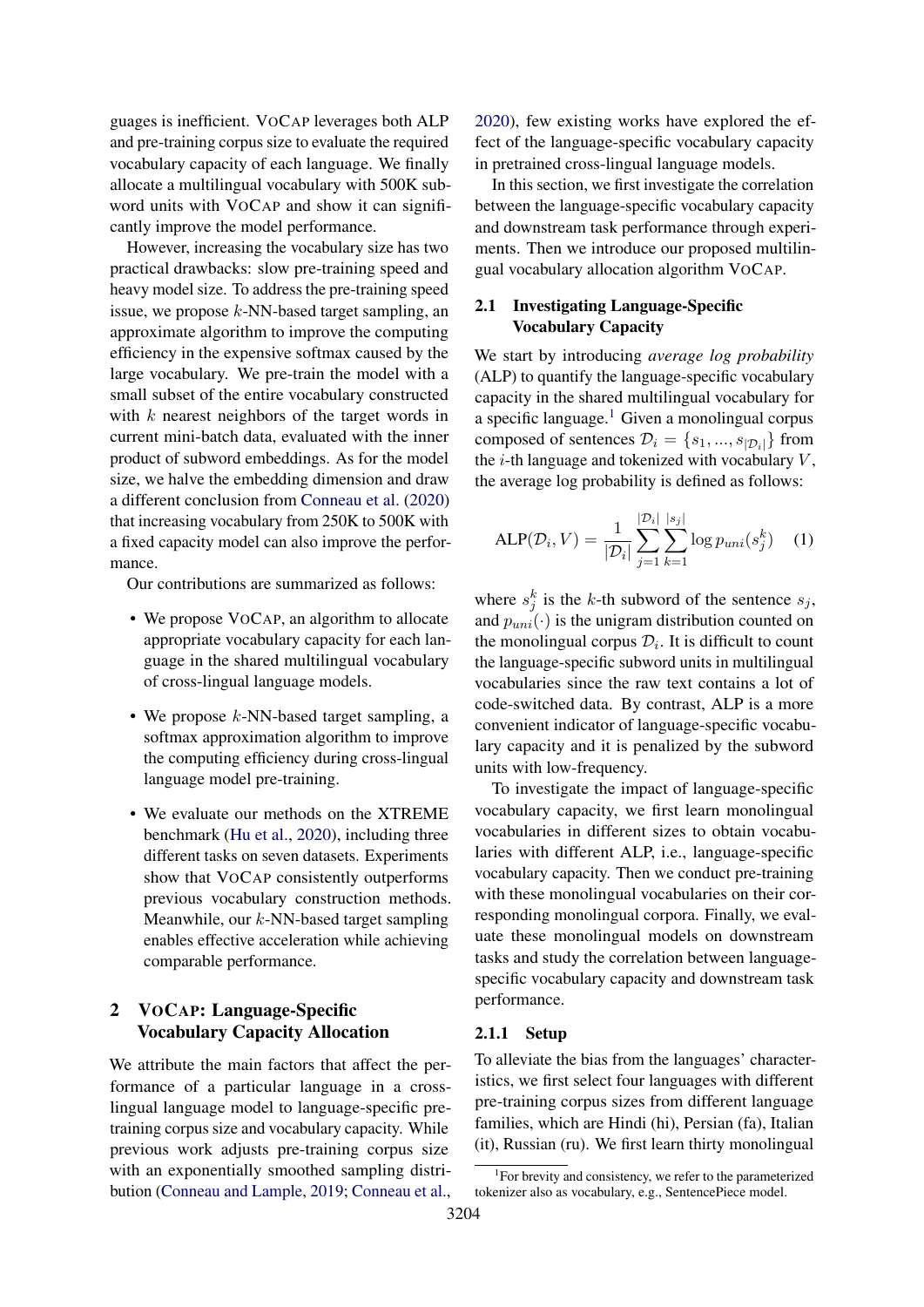<span id="page-2-0"></span>

Figure 1: ALP of different monolingual vocabularies with different vocabulary sizes.



Figure 3: F1 score on NER task with different vocabularies versus their ALP on the monolingual corpus.

vocabularies for each language on the corresponding monolingual corpus, with vocabulary size ranging from 1K to 30K. Then we pretrain monolingual language models with the corresponding monolingual vocabularies. We evaluate these pretrained models on two downstream tasks: NER [\(Pan et al.,](#page-10-4) [2017\)](#page-10-4) and POS [\(Zeman et al.,](#page-10-5) [2019\)](#page-10-5) from the XTREME benchmark since there is annotated task data for a large number of languages. The vocabularies are learned on the reconstructed Common-Crawl corpus [\(Chi et al.,](#page-8-0) [2021b;](#page-8-0) [Conneau et al.,](#page-9-1) [2020\)](#page-9-1) using SentencePiece [\(Kudo and Richardson,](#page-9-7) [2018\)](#page-9-7) with the unigram language model [\(Kudo,](#page-9-4) [2018\)](#page-9-4). The unigram distributions are also counted on the CommonCrawl corpus. The Wikipedia corpus is used for all pre-training experiments in this paper since it is easier to run experiments due to its smaller size. More details about the pre-training data can be found in the appendix.

#### <span id="page-2-1"></span>2.1.2 Observations

Increasing vocabulary size affects ALP of different languages in varying degrees. In Fig-



Figure 2: F1 score on POS task with different vocabularies versus their ALP on the monolingual corpus.



Figure 4: Comparison of vocabulary capacity of different-resourced languages. Shorter bars indicate larger vocabulary capacity.

ure [1,](#page-2-0) we show the correlation between vocabulary size and ALP of four different languages. We observe the ALP varies across different languages, mainly because ALP correlates with the lexicon granularity of the language, i.e., the average number of tokens per sentence. Besides, when the vocabulary size is larger than 10,000, the gains of increasing monolingual vocabulary size in hi and fa are less than it and ru. We attribute it to that hi and fa does not have extensive compoundings. Another observation is that for each language, every time we increase the vocabulary size by 1K, the increment in ALP is monotonically decreasing.

ALP correlates positively with downstream task performance. In Figure [2](#page-2-0) and Figure [3,](#page-2-0) we illustrate downstream task performance of models pretrained with monolingual vocabularies on corresponding monolingual corpora. We observe that ALP correlates positively with downstream task performance, making language-specific ALP a valid indicator to allocate multilingual vocabulary. Another natural option to allocate multilingual vo-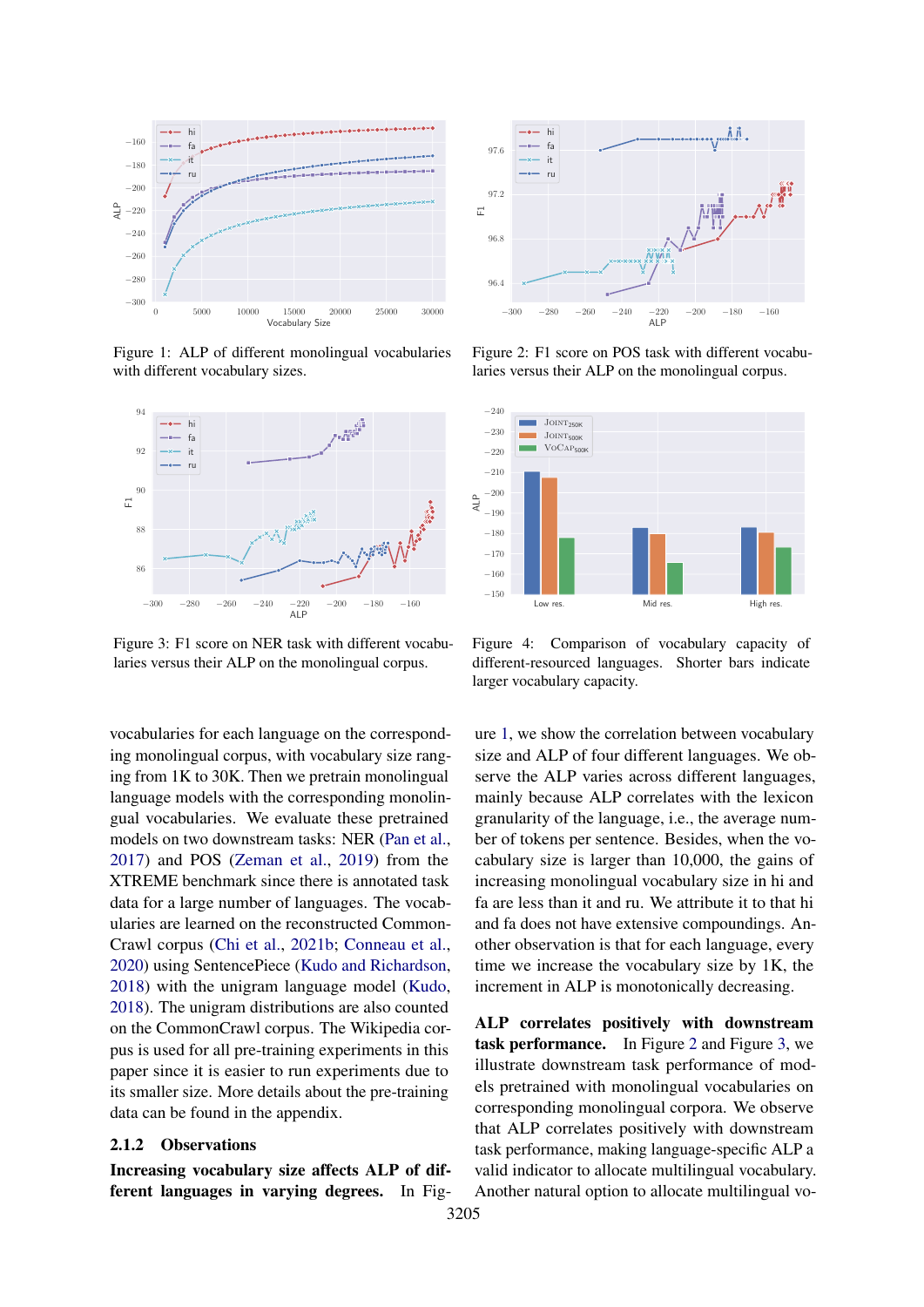<span id="page-3-2"></span>Algorithm 1 Allocating Multilingual Vocabulary with VO-CAP

**Input:** size of target multilingual vocabulary  $T$ ; monolingual vocabularies of N languages  $\{V_{t_i}^i\}_{i=1}^N$ ; monolingual corpus of N languages  $\{D_i\}_{i=1}^N$ 

**Output:** multilingual vocabulary V

```
1: for i \leftarrow 1 to N do
```

```
2: for j \leftarrow 1 to 50 do
```

```
3: a_{i,j \times 1000} \leftarrow \text{ALP}(D_i, V^i_{j \times 1000})4: t_i \leftarrow 0<br>5: a_{i,0} \leftarrowa_{i,0} \leftarrow -\infty6: do
 7: j \leftarrow 0<br>8: \delta \leftarrow 08: \delta \leftarrow 0<br>9: for i \leftarrow9: for i \leftarrow 1 to N do<br>10: if \delta < a_{i,t+10}10: if \delta < a_{i,t_i+1000} - a_{i,t_i} then
11: \delta \leftarrow a_{i,t_i+1000} - a_{i,t_i}<br>12: i \leftarrow ij \leftarrow i13: t_i \leftarrow t_i + 100014: V \leftarrow |\bigcup_{i=1}^{N} V_{t_i}^i|15: while |V| < T16: if |V| > T then
```
17: Clip the size of  $V$  to  $T$ 

cabulary is directly using monolingual vocabulary size to indicate language-specific vocabulary capacity. We compare ALP against vocabulary size and observe that ALP correlates better than vocabulary size with the downstream task performance. Besides, ALP reflects the language-specific characteristics, while vocabulary size does not. The detailed comparison is shown in the appendix.

## 2.2 Allocating Multilingual Vocabulary with **VOCAP**

Based on the observations in Section [2.1.2,](#page-2-1) we first give the implementation of our proposed vocabulary allocation algorithm VOCAP. Then we compare the multilingual vocabulary learned with VOCAP and directly learned with SentencePiece on the multilingual corpus.

### 2.2.1 VOCAP Implementation

We formulate the vocabulary construction of VO-CAP as the problem of finding the optimal way to allocate language-specific vocabulary size to each language, such that the overall ALP of all languages is maximized. In addition to languagespecific vocabulary capacity measured with ALP from Equation [\(1\)](#page-1-1), the language-specific pretraining corpus size also affects the downstream task performance. Considering the two factors, the

procedure of VOCAP can be formulated as follows:

<span id="page-3-1"></span>
$$
\underset{t_1,...,t_N}{\text{argmax}} \sum_{i=1}^{N} q_i^{\beta} \text{ALP}(D_i, V_{t_i}^i) \ \ s.t. \ |\bigcup_{i=1}^{N} V_{t_i}^i| = T
$$
\n(2)

where  $t_i \in \{x \times 1000 \mid x \le 50, x \in N^+\}$  is the number of subword units allocated to the  $i$ -th lan-guage,<sup>[2](#page-3-0)</sup>  $\beta$  is a rescaling factor,  $V_{t_i}^i$  is the vocabulary of the *i*-th language with  $t_i$  subword units,  $T$  is the size of the target multilingual vocabulary, and  $q_i$ is the probability of sampling training instances from  $i$ -th language during pre-training [\(Conneau](#page-9-0) [and Lample,](#page-9-0) [2019;](#page-9-0) [Conneau et al.,](#page-9-1) [2020\)](#page-9-1):

<span id="page-3-3"></span>
$$
q_i = \frac{f_i^{\alpha}}{\sum_{j=1}^N f_j^{\alpha}} \quad \text{with} \quad f_i = \frac{n_i}{\sum_{k=1}^N n_k} \tag{3}
$$

where  $n_i$  is the number of instances in the *i*-th language,  $\alpha$  is a rescaling factor used to alleviate the bias towards high-resource languages. Since the increment in ALP when increasing the vocabulary size by a certain number is monotonically decreasing, Equation [\(2\)](#page-3-1) can be solved with the greedy algorithm in Algorithm [1.](#page-3-2)

#### 2.2.2 Intrinsic Analysis

We compare the multilingual vocabulary learned with VOCAP and directly learned with Sentence-Piece on the multilingual corpus. The multilingual corpus to learn vocabularies in this paper is the concatenation of sentences sampled randomly from the monolingual corpora. Sentences from the *i*-th language is sampled with probability  $q_i$  from Equation [\(3\)](#page-3-3) and use  $\alpha = 0.7$ . We filter languages with corpus size larger than 0.1 GB, resulting in 86 languages.

We evaluate the multilingual vocabularies with their ALP on each language's monolingual corpus, and show results of different-resourced languages in Figure [4.](#page-2-0) We refer to languages with less than 1GB and more than 10GB pre-training corpus in the reconstructed CommonCrawl as low-resource and high-resource languages, respectively, otherwise mid-resource languages. When directly learning vocabulary on the multilingual corpus using SentencePiece, the vocabulary with 500K subword units ( $JOINT<sub>500K</sub>$ ) only has a negligible improvement compared to the vocabulary with 250K subword units (JOINT<sub>250K</sub>). Meanwhile, our method

<span id="page-3-0"></span><sup>&</sup>lt;sup>2</sup>Since the cost of learning monolingual vocabularies with arbitrary sizes and getting the corresponding ALP is unaffordable, we learn monolingual vocabularies with vocabulary size range from 1K to 50K at intervals of 1K.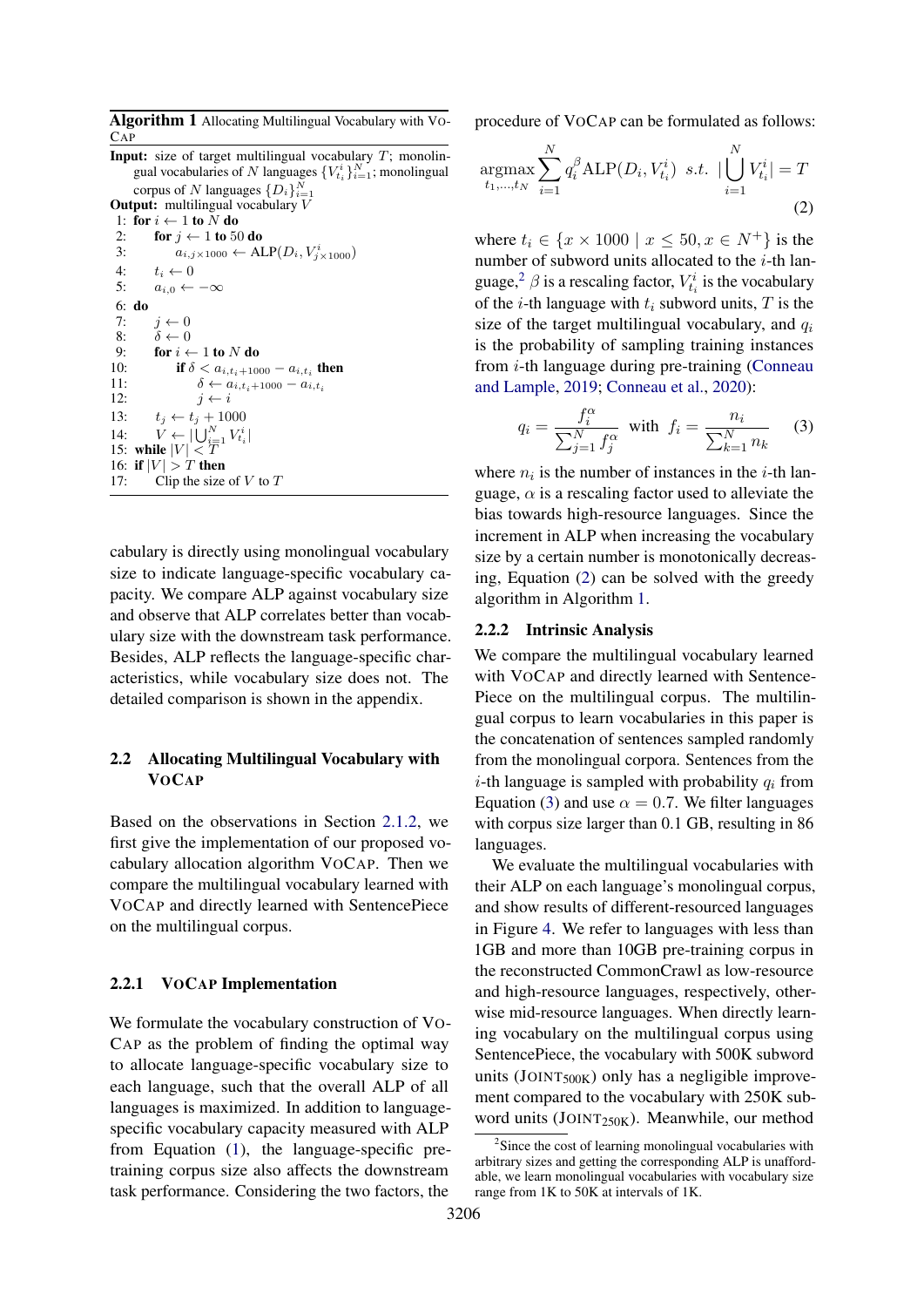$(VOCAP<sub>500K</sub>)$  consistently outperforms JOINT<sub>500K</sub> in different-resourced languages, especially in mid and low-resource languages. The statistics of the allocated vocabulary size for each language in VOCAP500K are shown in the appendix.

## 3 Accelerate Large-Vocabulary Language Model Pre-Training

Although extending the multilingual vocabulary benefits cross-lingual language models, pretraining with such large vocabularies brings two practical issues: slow pre-training speed and heavy model size. To tackle the issues, we first introduce our k-NN-based target sampling in Section [3.1,](#page-4-0) which is a softmax approximation algorithm to improve computing efficiency. Then we describe how we reallocate the model parameters to keep the model size fixed in Section [3.2.](#page-4-1)

### <span id="page-4-0"></span>3.1 k-NN-Based Target Sampling

To reduce the expensive computation cost of the softmax function, we propose  $k$ -NN-based target sampling to approximate the expensive softmax. The original masked language modeling objective minimizes the cross-entropy loss for every masked subword  $w_i$  on the extensive multilingual vocabulary  $V$ . The proposed  $k$ -NN-based target sampling instead uses a smaller vocabulary subset  $V'$ . The approximation of the masked language modeling loss for the masked subword  $w_i$  is defined as follows:

$$
\mathcal{L}(w_i) = -\log \frac{\exp(h^{\mathrm{T}} v_{w_i} + b_{w_i})}{\sum_{w_j \in V'} \exp(h^{\mathrm{T}} v_{w_j} + b_{w_j})} \quad (4)
$$

where  $h$  is the corresponding output vector of the penultimate network layer, i.e., the output vector of the Transformer encoder,  $v_{w_i}$  is the embedding of the subword unit  $w_i$ , and  $b_{w_i}$  is a bias term. We formulate the construction of the vocabulary subset  $V^\prime$  as follows:

$$
V' = \bigcup_{w_i \in \mathcal{W}} \mathcal{I}_k(w_i) \tag{5}
$$

$$
\mathcal{I}_k(w_i) = \text{top-k}(\{v_{w_i}^{\mathrm{T}} v_{w_j} \mid w_j \in V\}) \quad (6)
$$

where  $W$  denotes the set of target masked subword units in the current mini-batch, and  $\mathcal{I}_k(w_i)$  denotes the  $k$  most similar subwords measured with the inner product of the subword embedding  $v_{w_i}$  and  $v_{w_j}$ .

However, retrieving  $\mathcal{I}_k(w_i)$  at every training step for every subword unit  $w_i \in W$  requires as much

<span id="page-4-2"></span>

| Algorithm 2 Pre-training with $k$ -NN-based target sampling |  |  |  |  |  |  |  |
|-------------------------------------------------------------|--|--|--|--|--|--|--|
|-------------------------------------------------------------|--|--|--|--|--|--|--|

**Input:** multilingual corpus  $\mathcal{D}_m$ ; size k of k-NN-based target sampling; multilingual vocabulary V; learning rate  $\tau$ Output: model parameters θ

- 1: while not converged do
- 2: Sample *n* mini-batches  $\{\mathcal{X}^{(t)}, \mathcal{W}^{(t)}\}_{t=1}^{n} \sim \mathcal{D}_{\text{m}}$   $\triangleright$  $\mathcal{X}^{(t)}$  is a mini-batch of monolingual text, and  $\mathcal{W}^{(t)}$  is the *set of masked subwords.*
- 3: Update  $\mathcal{I}_k(w_i)$  for every  $w_i \in V$
- 4: **for**  $t \leftarrow 1$  **to**  $n$  **do**  $\Rightarrow$  *Train the model for*  $n$  *steps.*
- $5:$  $\mathcal{O}' \leftarrow \bigcup_{w_i \in \mathcal{W}^{(t)}} \mathcal{I}_k(w_i)$
- 6:  $\boldsymbol{g} \leftarrow \sum_{w_i \in \mathcal{W}^{(t)}} \nabla_{\boldsymbol{\theta}} \mathcal{L}(w_i)$
- 7:  $\theta \leftarrow \theta \tau g$

computation cost as softmax, which is unaffordable. As an alternative, we compute  $\mathcal{I}_k(w_i)$  for every subword  $w_i \in V$  according to the current subword embeddings every  $n$  training steps and replace the previous version of  $\mathcal{I}_k(w_i)$  with the new one. We determine the value of n such that  $|V| \ll n \times |W|$ . We illustrate the pre-training procedure with  $k$ -NNbased target sampling in Algorithm [2.](#page-4-2)

From a practical point of view under the crosslingual setting, the previous sampling-based softmax approximation methods either sample subwords from recent mini-batches or samples subwords from unigram distribution, the task becomes simpler since a considerable part of the subword samples is from different languages. Meanwhile, our k-NN-based target sampling uses subwords with similar representations like synonyms, which enforces the model focus on discriminating the ground-truth subword from a set of noise samples that are not easy to distinguish. When using an approximate algorithm, the key point is to remain the difficult part of the original masked language modeling objective as much as possible.

#### <span id="page-4-1"></span>3.2 Reducing the Embedding Dimension

In order to keep the number of model parameters fixed while increasing the vocabulary size, we follow [\(Lan et al.,](#page-9-8) [2020\)](#page-9-8) and [\(Chung et al.,](#page-9-9) [2020a\)](#page-9-9) to reduce both the input and output embedding dimension and linearly project the embeddings to the hidden dimension of the Transformer blocks. More precisely, we halve the embedding dimension when the vocabulary size is doubled. This rebalancing strategy only slightly degrades the model performance but improves pre-training speed and decreases the model size.

[Conneau et al.](#page-9-1) [\(2020\)](#page-9-1) also studied the relation between the size of the shared multilingual vocabulary and downstream task performance with multi-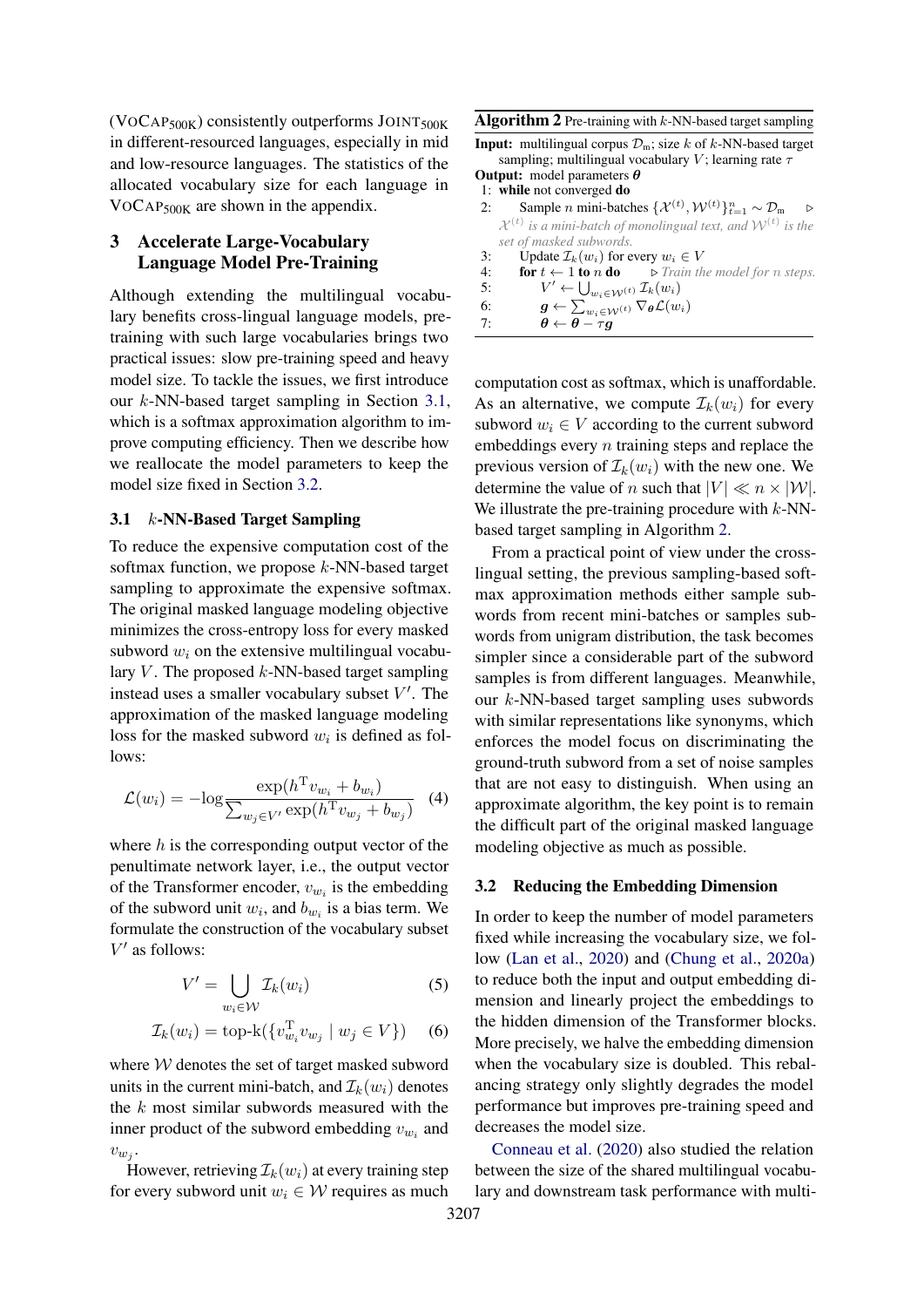<span id="page-5-0"></span>

| Model                  | # Params Speed |       |      | <b>Pair Sentence</b><br>XNLI PAWS-X POS |      | <b>Structure Prediction</b><br><b>NER</b> | XOuAD | <b>Ouestion Answering</b><br>MLOA | TyDiOA                                |      |
|------------------------|----------------|-------|------|-----------------------------------------|------|-------------------------------------------|-------|-----------------------------------|---------------------------------------|------|
|                        |                |       | Acc. | Acc.                                    | F1   | F1                                        | F1/EM | F1/EM                             | F1/EM                                 | Avg. |
| $XLM-R250K$            | 265M           | 1.00x | 68.7 | 82.6                                    | 72.1 | 60.6                                      |       |                                   | 63.4/47.4 57.2/39.6 45.2/29.6 60.7    |      |
| JOINT <sub>250K</sub>  | 265M           | 1.00x | 69.2 | 83.3                                    | 72.4 | 59.7                                      |       |                                   | 63.9/47.9 58.9/40.7 45.4/29.6 61.1    |      |
| JOINT <sub>500</sub> K | 448M           | 0.72x | 69.4 | 82.2                                    | 72.1 | 60.5                                      |       |                                   | 64.7/48.0 58.2/40.3 48.0/32.6 61.4    |      |
| VOCAP <sub>250K</sub>  | 265M           | 1.00x | 69.3 | 82.0                                    | 71.4 | 60.0                                      |       |                                   | 66.2/50.3 60.1/42.6 45.6/30.6 61.5    |      |
| VOCAP <sub>500K</sub>  | 448M           | 0.72x | 70.5 | 83.0                                    | 72.9 | 62.7                                      |       |                                   | 66.8/50.6 60.9/42.9 50.0/34.5 63.1    |      |
| $+ k$ -NN              | 448M           | 1.18x | 70.8 | 82.6                                    | 72.5 | 61.8                                      |       |                                   | 67, 1/49.8 61, 4/42.5 56, 3/39.3 63.7 |      |
| $+$ half emb           | 265M           | 0.94x | 70.3 | 83.0                                    | 72.0 | 61.7                                      |       | 65.8/49.0 61.0/42.3               | 49.3/33.0 62.5                        |      |
| $+ k$ -NN & half emb   | 265M           | 1.35x | 69.8 | 83.4                                    | 72.1 | 60.1                                      |       |                                   | 66.6/49.5 60.8/42.7 50.2/33.9 62.5    |      |

Table 1: Evaluation results on the XTREME benchmark. "XLM-R<sub>250K</sub>" denotes using the XLM-R [\(Conneau et al.,](#page-9-1) [2020\)](#page-9-1) vocabulary with 250K subword units. " $k$ -NN" and "half emb" denote our  $k$ -NN-based target sampling method and using half embedding dimension, respectively.

lingual models of the fixed number of parameters. They keep the overall number of parameters constant by adjusting the width (i.e., hidden size) of the Transformer. Notice that we only reduce the embedding dimension while keeping the Transformer blocks untouched.

### 4 Experiment

### 4.1 Setup

Fine-Tuning Datasets To validate the effectiveness of our methods, we conduct experiments on three types of cross-lingual understanding tasks from XTREME benchmark [\(Hu et al.,](#page-9-6) [2020\)](#page-9-6), including two classification datasets: XNLI [\(Con](#page-9-10)[neau et al.,](#page-9-10) [2018\)](#page-9-10), PAWS-X [\(Yang et al.,](#page-10-6) [2019\)](#page-10-6), three span extraction datasets: XQuAD [\(Artetxe](#page-8-2) [et al.,](#page-8-2) [2020\)](#page-8-2), MLQA [\(Lewis et al.,](#page-9-11) [2020\)](#page-9-11), TyDiQA-GoldP [\(Clark et al.,](#page-9-12) [2020\)](#page-9-12), and two sequence labeling datasets: NER [\(Pan et al.,](#page-10-4) [2017\)](#page-10-4), POS [\(Zeman](#page-10-5) [et al.,](#page-10-5) [2019\)](#page-10-5). The statistics of the datasets are shown in the appendix.

Implementation Details We adapt the Transformer architecture from the base model setting in [Conneau et al.](#page-9-1) [\(2020\)](#page-9-1), i.e., 12 layers and 768 hidden dimension size. We use masked language modeling objective to train our models for 1 million updates on eight 32GB Nvidia V100 GPUs with a batch size of 256. We update the top-k indices for every word in the multilingual vocabulary every 1,000 training steps and use  $k = 50$  in k-NN-based target sampling. The learning rate is scheduled with a polynomial decay with 10K warmup steps, where the peak learning rate is set as 0.0001. We adapt other hyper-parameters in pre-training from [Chi](#page-8-0) [et al.](#page-8-0) [\(2021b\)](#page-8-0). All fine-tuning results are averaged over five random seeds. The fine-tuning pipeline

is based on the code base of [\(Zheng et al.,](#page-10-7) [2021\)](#page-10-7). The fine-tuning implementation details are shown in the appendix.

#### 4.2 Results

Table [1](#page-5-0) shows XTREME fine-tuning results with models pretrained using different vocabularies and acceleration strategies. Compared to vocabulary directly learned on multilingual corpus with SentencePiece, i.e.,  $XLM-R_{250K}$  and  $JOINT_{250K}$ , our VOCAP250K improves on question answering datasets but degrades on PAWS-X, POS and NER. Then increasing the vocabulary from VOCAP<sub>250K</sub> to VOCAP500K mitigates the gap and bring improvements on six datasets except for PAWS-X, which only includes seven high-resource languages. However, increasing the size of vocabulary directly learned with Sentencepiece from JOINT250K to JOINT500K does not improve the performance as our VOCAP method does, showing the importance of selecting language-specific subword units and leveraging how much vocabulary capacity each language requires.

Since increasing vocabulary size brings the issues of model size and pre-training speed, we study the proposed method to accelerate pre-training:  $k$ -NN-based target sampling  $(k$ -NN) and using half embedding dimension (half emb). Our k-NN method improves pre-training speed with a 500K vocabulary so that the speed is 1.18 times that vanilla pre-training with a 250K vocabulary. Meanwhile, pre-training with our  $k$ -NN method does not significantly degrade the performance, it even brings improvement on XNLI, MLQA, and TyDiQA. Then we halve the embedding dimension of the models with 500K vocabulary and results in a similar number of parameters to models with 250K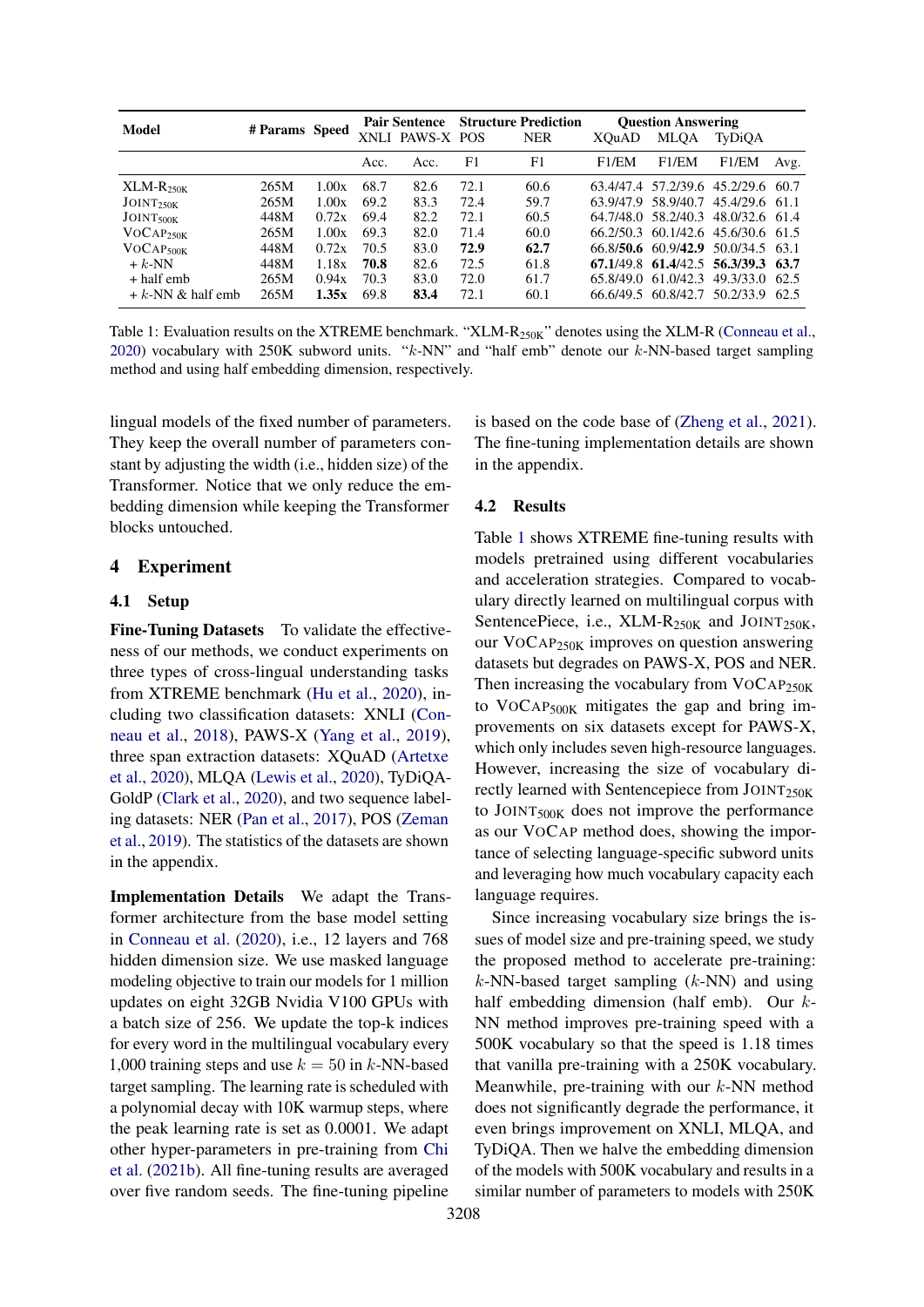<span id="page-6-0"></span>

| <b>Method</b>         | XNLI | POS  | MLOA      | <b>Speed</b> |
|-----------------------|------|------|-----------|--------------|
| VOCAP <sub>500K</sub> | 69.2 | 72.9 | 59.9/41.7 | 1.00x        |
| $+ k$ -NN             | 69.3 | 72.1 | 59.6/40.3 | 1.64x        |
| + target sampling     | 68.8 | 71.3 | 57.6/38.8 | 1.56x        |
| $+$ NCE               | 56.0 | 61.8 | 41.1/26.2 | 1.40x        |
| $+$ NEG               | 56.5 | 62.9 | 40.1/25.6 | 1.40x        |

Table 2: Comparison between different sampling-based softmax approximation approaches with vocabulary VOCAP500K. Models are pretrained for 0.5M steps.

<span id="page-6-1"></span>

| <b>Method</b>                                                                                              | <b>XNLI</b>                          | <b>POS</b>                           | <b>MLOA</b>                                                   | <b>Speed</b>                              |
|------------------------------------------------------------------------------------------------------------|--------------------------------------|--------------------------------------|---------------------------------------------------------------|-------------------------------------------|
| VOCAP <sub>500K</sub>                                                                                      | 69.2                                 | 71.8                                 | 59.9/41.7                                                     | 1.00x                                     |
| + $k$ -NN $(k=5)$<br>$+ k$ -NN $(k=10)$<br>+ $k$ -NN $(k=25)$<br>$+ k$ -NN $(k=50)$<br>$+ k$ -NN $(k=100)$ | 68.5<br>69.3<br>69.2<br>69.3<br>69.5 | 71.3<br>71.4<br>71.7<br>72.1<br>72.1 | 58.6/40.0<br>58.9/39.6<br>59.8/40.9<br>59.6/40.3<br>60.0/41.3 | 1.76x<br>1.74x<br>1.69x<br>1.64x<br>1.57x |

Table 3: Comparison between different  $k$  values in  $k$ -NN-based sampling method. Models are pretrained for 0.5M steps.

vocabulary. The overall performance degrades by 0.6-points but still consistently improves over models with 250K vocabularies while the speed is comparable. Combining the two methods above, we achieve a 1.35-times speed-up and more than 1 point improvement with a similar model size compared to models with 250K vocabularies.

#### 4.3 Analysis and Discussion

We conduct a thorough analysis to understand the impact of our proposed methods on cross-lingual language models. To reduce the computation load, we only pre-train the cross-lingual language models for 500K steps for some of our settings.

k-NN-based target sampling outperforms previous sampling-based approaches. To verify the effectiveness of our proposed k-NN-based sampling method, we compare it against previous sampling-based approaches used to approximate softmax, which are target sampling [\(Jean et al.,](#page-9-13) [2015\)](#page-9-13), noise contrastive estimation [\(Mnih and Teh](#page-10-8) [\(2012\)](#page-10-8), NCE) and negative sampling [\(Mikolov et al.](#page-10-9) [\(2013\)](#page-10-9), NEG). The results are shown in Table [2.](#page-6-0) To make a fair comparison, since our  $k$ -NN-based sampling method using  $k = 50$  samples vocabulary subset with less than 50,000 subword units per batch on average, we here sample 50,000 negative subword units per batch for target sampling, NCE, and NEG. Among the four methods, NCE and NEG are significantly worse than  $k$ -NN and

<span id="page-6-2"></span>

| Method        | <b>XNLI</b> | <b>POS</b> | <b>NER</b> | MLOA      |
|---------------|-------------|------------|------------|-----------|
| $\beta = 0$   | 66.9        | 71.8       | 61.5       | 58.6/41.0 |
| $\beta = 0.3$ | 69.0        | 71.7       | 61.6       | 59.2/40.1 |
| $\beta = 0.7$ | 69.2        | 71.8       | 61.5       | 59.9/41.7 |
| $\beta=1.0$   | 69.5        | 71.8       | 60.9       | 58.4/40.3 |

Table 4: Impact of adjusting high-resource versus lowresource vocabulary capacity trade-off with  $\beta$ .  $\beta = 0$ indicates the vocabulary is allocated without considering pre-training corpus size. Models are pretrained for 0.5M steps.

target sampling. We attribute it that NCE and NEG need more training steps to converge [\(Mnih and](#page-10-8) [Teh,](#page-10-8) [2012\)](#page-10-8). Besides, the original NCE typically sample different negative samples for every target word, while we here use 50,000 negative samples for all target word in current mini-batch, which is more efficient on GPUs.

Effect of the value of  $k$  in  $k$ -NN-based target sampling. We illustrate the downstream task performance when using different values of k in our k-NN-based target sampling in Table [3.](#page-6-1) While a smaller  $k$  indicates faster pre-training speed, we observe even with a small value like 5, the result does not significantly degrade compared to using the original softmax. We attribute this to that by retrieving subword samples that are most similar to the target subword, the model can focus on the difficult part of the original masked language modeling objective. More precisely, the model focus on discriminating the ground-truth subword from a set of noise samples that are not easy to distinguish. Considering the overall performance, the pre-training speed, and running memory to store  $k$ -NN indices, we use  $k = 50$  in all our experiments.

Language-specific pre-training corpus should also be considered when allocating vocabulary capacity. The pre-training corpus size varies across different languages. It is inefficient to allocate a large vocabulary capacity for low-resource languages with rare pre-training data since the pretrained model can only learn limited knowledge from these languages. Here we study the value of rescaling factor  $\beta$  from Equation [\(2\)](#page-3-1) in multilingual vocabulary construction in Table [4.](#page-6-2) The rescaling factor  $\beta$  controls the number of selected languagespecific subword units. Increasing the value of  $\beta$ improves the performance of XNLI, where most languages are high-resource languages. However, it degrades the performance of NER, where more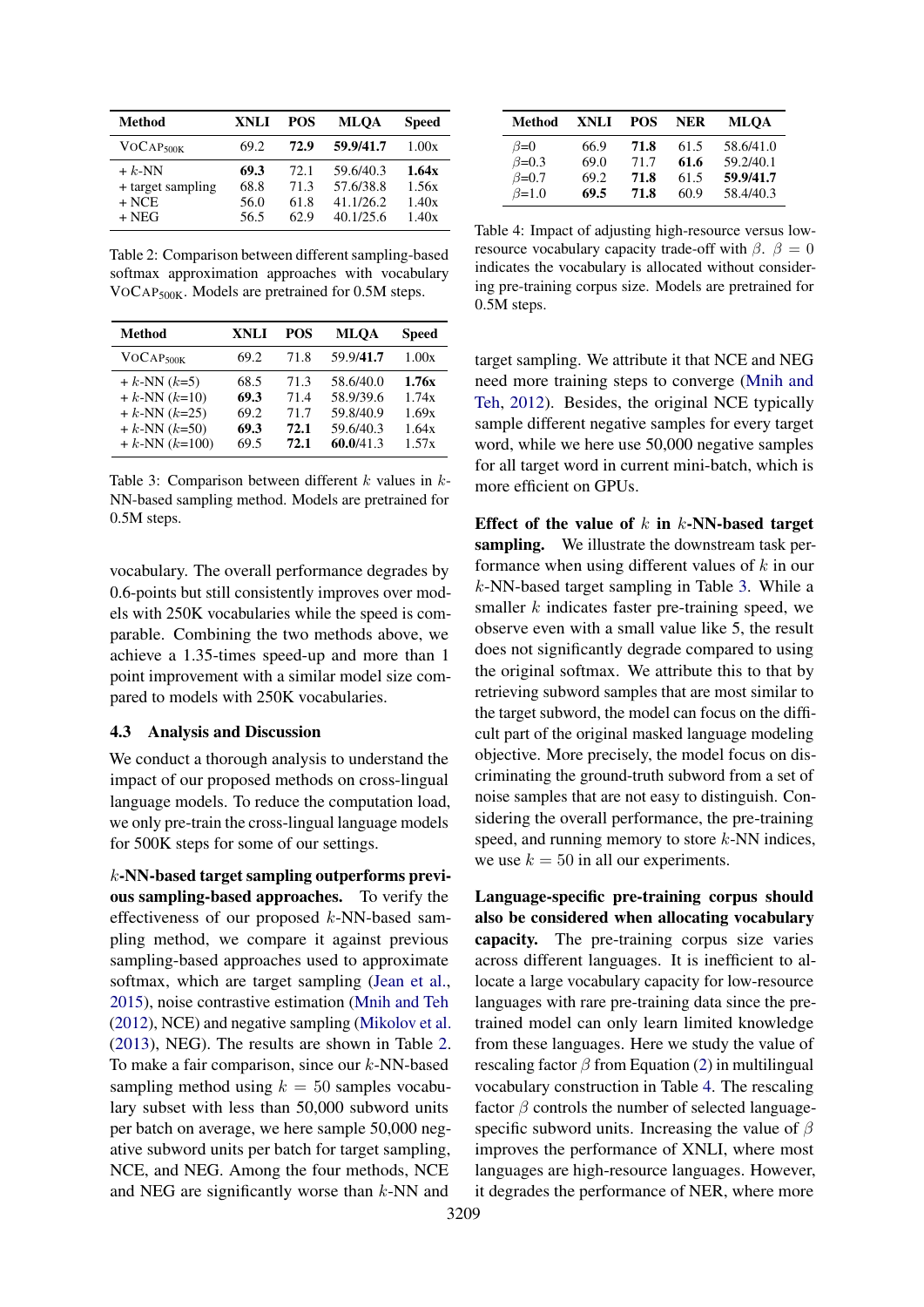<span id="page-7-0"></span>

Figure 5: Performance on XNLI and MLQA versus the cross-lingual language models' pre-training cost.

low-resources languages exist. When considering overall performance, we decide to use  $\beta = 0.7$  in our experiments.

<sup>23</sup>  $\frac{1}{2}$   $\frac{1}{2}$   $\frac{1}{2}$   $\frac{1}{2}$   $\frac{1}{2}$   $\frac{1}{2}$   $\frac{1}{2}$   $\frac{1}{2}$   $\frac{1}{2}$   $\frac{1}{2}$   $\frac{1}{2}$   $\frac{1}{2}$   $\frac{1}{2}$   $\frac{1}{2}$   $\frac{1}{2}$   $\frac{1}{2}$   $\frac{1}{2}$   $\frac{1}{2}$   $\frac{1}{2}$   $\frac{1}{2}$   $\frac{1}{2}$   $\frac{1}{$ The proposed acceleration strategies significantly improve the downstream task performance under the same pre-training cost. Increasing the vocabulary size slows the pre-training speed, even though there is almost no difference in fine-tuning speed. We study the relationship between the downstream task performance and the pre-training cost under different model settings in Figure [5.](#page-7-0) We observe  $VOCAP<sub>500K</sub>+k-NN$  achieves the best performance. Models trained with 500K vocabulary consistently outperform 250K vocabulary on XNLI. Besides, we observe the performance on MLQA with the model trained using 250K vocabulary degrades as the training continues while models trained using 500K vocabulary does not, indicating the sufficient vocabulary capacity is essential for question answering task.

VOCAP gains more improvement on mid and low-resource languages than high-resource languages. In Figure [4](#page-2-0) in Section [2,](#page-1-2) we show that the vocabulary learned with VOCAP benefits the vocabulary capacity of low-resource languages more than high-resource languages, indicating the improvements should mainly come from low-resource languages. To verify this, we compare VOCAP against SentencePiece baseline on the performance of different-resourced languages on XNLI and NER in Figure [6.](#page-7-1) We observe that the vocabulary learned with VOCAP significantly outperforms the vocabularies directly learned with SentencePiece on mid and low-resource languages. This observation is also consistent with the ALP results in Figure [4.](#page-2-0)

<span id="page-7-1"></span>

Figure 6: Impact of VOCAP on the performance of different-resourced languages on XNLI and NER.

### 5 Related Work

Pretrained Cross-Lingual Language Models Recent work pre-trains Transformer models [\(Vaswani et al.,](#page-10-1) [2017\)](#page-10-1) on the large-scale multilingual corpus to obtain pretrained crosslingual language models [\(Conneau and Lample,](#page-9-0) [2019;](#page-9-0) [Conneau et al.,](#page-9-1) [2020;](#page-9-1) [Chi et al.,](#page-8-3) [2020,](#page-8-3) [2021a](#page-8-4)[,b](#page-8-0)[,c](#page-8-5)[,d;](#page-9-14) [Chung et al.,](#page-9-9) [2020a;](#page-9-9) [Xue et al.,](#page-10-0) [2020;](#page-10-0) [Ma et al.,](#page-10-10) [2020,](#page-10-10) [2021\)](#page-10-11). These models are capable of encoding texts from different languages into universal representations and significantly improves cross-lingual transferability.

Multilingual Vocabulary Construction Crosslingual language models need large vocabularies to ensure all languages are adequately represented. Recent research work on constructing multilingual vocabulary for cross-lingual language models can be categorized into two groups. mBERT [\(Devlin](#page-9-2) [et al.,](#page-9-2) [2019\)](#page-9-2), XLM [\(Conneau and Lample,](#page-9-0) [2019\)](#page-9-0), and XLM-R [\(Conneau et al.,](#page-9-1) [2020\)](#page-9-1) learn vocabularies on a combined multilingual corpus with WordPiece [\(Wu et al.,](#page-10-12) [2016\)](#page-10-12), BPE [\(Sennrich et al.,](#page-10-3) [2015\)](#page-10-3), and unigram language model [\(Kudo,](#page-9-4) [2018\)](#page-9-4) from SentencePiece [\(Kudo and Richardson,](#page-9-7) [2018\)](#page-9-7), respectively. [Chung et al.](#page-9-5) [\(2020b\)](#page-9-5) propose to balance the trade-off between optimizing for crosslingual subword sharing and the need for robust representation of individual languages. They first group languages into clusters and learn vocabularies individually on each cluster, then combine all cluster-vocabularies to form a single unified multilingual vocabulary. Compared to [Chung et al.](#page-9-5) [\(2020b\)](#page-9-5), our advantage is that we separately quantify the vocabulary capacity each language needs with average log probability and balance the construction procedure with pre-training corpus size.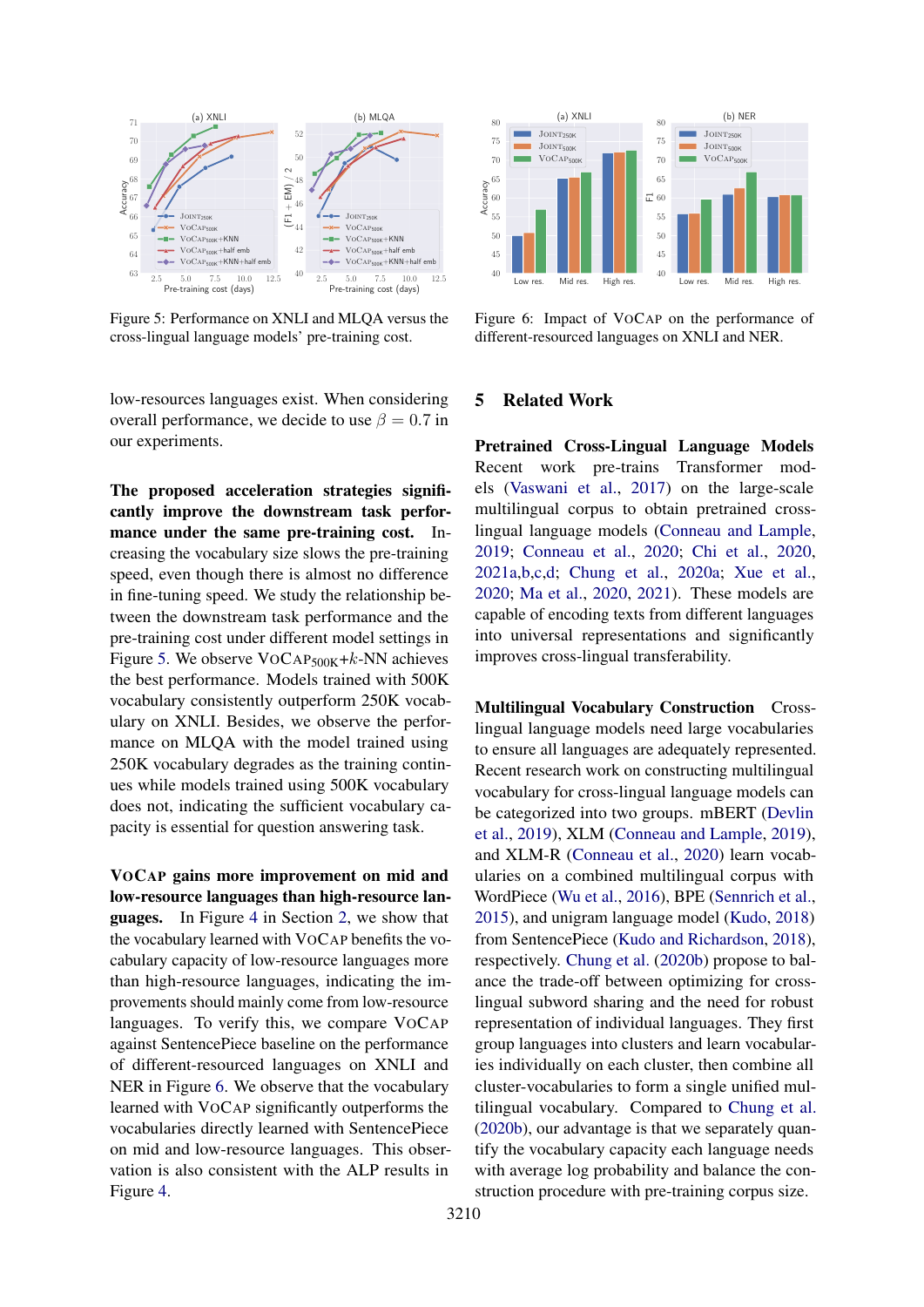Softmax Approximation Approximating the softmax was a core problem in training NLP tasks with a large vocabulary, e.g., neural machine translation, language modeling. With the rise of subword representations [\(Sennrich et al.,](#page-10-3) [2015;](#page-10-3) [Wu](#page-10-12) [et al.,](#page-10-12) [2016;](#page-10-12) [Kudo,](#page-9-4) [2018\)](#page-9-4), the vocabulary size significantly decreases, and the problem has been less studied recently. Nevertheless, the need for training cross-lingual language models with a large multilingual vocabulary has drawn our attention again to the softmax approximation approaches. The existing softmax approximation approaches can be grouped into softmax-based and samplingbased approaches. Softmax-based approaches includes hierarchical softmax [\(Morin and Bengio,](#page-10-13) [2005\)](#page-10-13), differentiated softmax [\(Chen et al.,](#page-8-6) [2016\)](#page-8-6), and CNN-softmax [\(Kim et al.,](#page-9-15) [2016\)](#page-9-15). However, these approaches improve the softmax efficiency by changing its architecture, which is unsuitable for either training on GPUs or multilingual settings. Sampling-based approaches instead optimize some other easy-to-compute loss function to approximate the original softmax, including target sampling [\(Jean et al.,](#page-9-13) [2015\)](#page-9-13), noise contrastive estimation [\(Mnih and Teh,](#page-10-8) [2012\)](#page-10-8), negative sampling [\(Mikolov et al.,](#page-10-9) [2013\)](#page-10-9). Our k-NN-based target sampling is also a sampling-based approach.

## 6 Conclusion

In this paper, we study pre-training cross-lingual language models with large vocabulary capacity. First, we propose VOCAP to construct large multilingual vocabulary in cross-lingual language models. We conduct a quantitative analysis to show that average log probability is an valid indicator of vocabulary capacity for a particular language, which also correlates with downstream task performance on the language. VOCAP uses the languagespecific average log probability and pre-training corpus size to allocate appropriate vocabulary capacity for each language in the multilingual vocabulary. Moreover, we propose  $k$ -NN-based target sampling to accelerate pre-training with the allocated large multilingual vocabulary by approximating the expensive softmax. We also show that reducing the embedding dimension is an effective way to keep the improvement brought by the large vocabulary without increasing the number of model parameters. The experiments demonstrate the effectiveness of the proposed vocabulary construction method as well as the acceleration methods.

### Acknowledgments

We would like to acknowledge Zewen Chi, Shuming Ma for the helpful discussions. This work was supported by the National Key R&D Program of China via grant 2020AAA0106501 and the National Natural Science Foundation of China (NSFC) via grant 61976072 and 61772153. Wanxiang Che is the corresponding author.

### References

- <span id="page-8-2"></span>Mikel Artetxe, Sebastian Ruder, and Dani Yogatama. 2020. [On the cross-lingual transferability of mono](https://doi.org/10.18653/v1/2020.acl-main.421)[lingual representations.](https://doi.org/10.18653/v1/2020.acl-main.421) In *Proceedings of the 58th Annual Meeting of the Association for Computational Linguistics*, pages 4623–4637, Online. Association for Computational Linguistics.
- <span id="page-8-1"></span>Hangbo Bao, Li Dong, Furu Wei, Wenhui Wang, Nan Yang, Xiaodong Liu, Yu Wang, Jianfeng Gao, Songhao Piao, Ming Zhou, and Hsiao-Wuen Hon. 2020. [UniLMv2: Pseudo-masked language models for uni](https://proceedings.icml.cc/static/paper_files/icml/2020/3934-Paper.pdf)[fied language model pre-training.](https://proceedings.icml.cc/static/paper_files/icml/2020/3934-Paper.pdf) In *Proceedings of the 37th International Conference on Machine Learning*, pages 7006–7016.
- <span id="page-8-6"></span>Wenlin Chen, David Grangier, and Michael Auli. 2016. [Strategies for training large vocabulary neural lan](https://doi.org/10.18653/v1/p16-1186)[guage models.](https://doi.org/10.18653/v1/p16-1186) In *Proceedings of the 54th Annual Meeting of the Association for Computational Linguistics, ACL 2016, August 7-12, 2016, Berlin, Germany, Volume 1: Long Papers*. The Association for Computer Linguistics.
- <span id="page-8-4"></span>Zewen Chi, Li Dong, Shuming Ma, Shaohan Huang, Xian-Ling Mao, Heyan Huang, and Furu Wei. 2021a. mT6: Multilingual pretrained text-to-text transformer with translation pairs. *arXiv preprint arXiv:2104.08692*.
- <span id="page-8-3"></span>Zewen Chi, Li Dong, Furu Wei, Wenhui Wang, Xian-Ling Mao, and Heyan Huang. 2020. [Cross-lingual](https://www.aaai.org/Papers/AAAI/2020GB/AAAI-ChiZ.7682.pdf) [natural language generation via pre-training.](https://www.aaai.org/Papers/AAAI/2020GB/AAAI-ChiZ.7682.pdf) In *The Thirty-Fourth AAAI Conference on Artificial Intelligence, AAAI 2020, New York, NY, USA, February 7-12, 2020*, pages 7570–7577. AAAI Press.
- <span id="page-8-0"></span>Zewen Chi, Li Dong, Furu Wei, Nan Yang, Saksham Singhal, Wenhui Wang, Xia Song, Xian-Ling Mao, Heyan Huang, and Ming Zhou. 2021b. [In](https://doi.org/10.18653/v1/2021.naacl-main.280)[foXLM: An information-theoretic framework for](https://doi.org/10.18653/v1/2021.naacl-main.280) [cross-lingual language model pre-training.](https://doi.org/10.18653/v1/2021.naacl-main.280) In *Proceedings of the 2021 Conference of the North American Chapter of the Association for Computational Linguistics: Human Language Technologies*, pages 3576–3588, Online. Association for Computational Linguistics.
- <span id="page-8-5"></span>Zewen Chi, Li Dong, Bo Zheng, Shaohan Huang, Xian-Ling Mao, Heyan Huang, and Furu Wei. 2021c.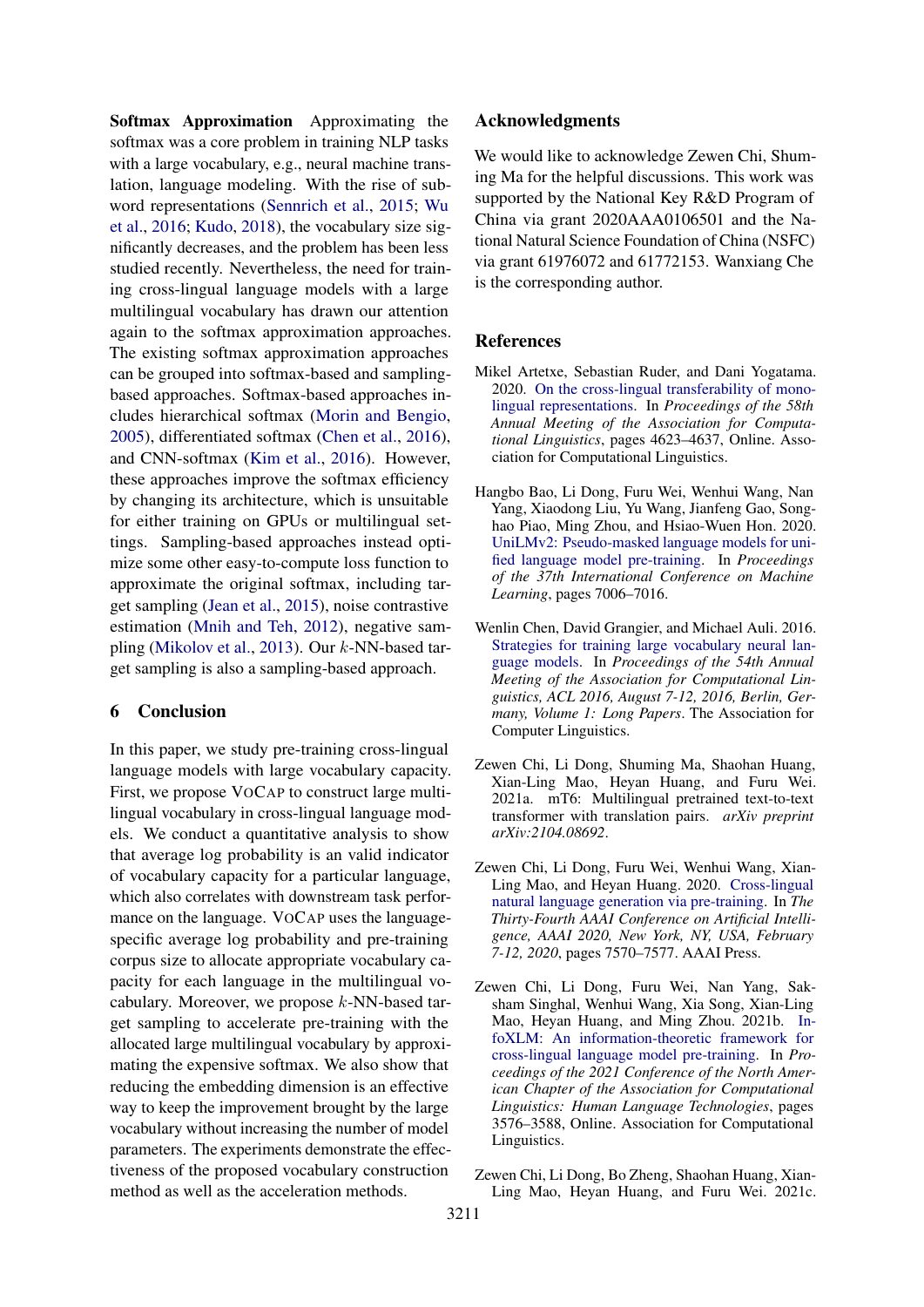[Improving pretrained cross-lingual language mod](https://doi.org/10.18653/v1/2021.acl-long.265)[els via self-labeled word alignment.](https://doi.org/10.18653/v1/2021.acl-long.265) In *Proceedings of the 59th Annual Meeting of the Association for Computational Linguistics and the 11th International Joint Conference on Natural Language Processing (Volume 1: Long Papers)*, pages 3418–3430, Online. Association for Computational Linguistics.

- <span id="page-9-14"></span>Zewen Chi, Shaohan Huang, Li Dong, Shuming Ma, Saksham Singhal, Payal Bajaj, Xia Song, and Furu Wei. 2021d. XLM-E: Cross-lingual language model pre-training via ELECTRA. *ArXiv*, abs/2106.16138.
- <span id="page-9-9"></span>Hyung Won Chung, Thibault Févry, Henry Tsai, Melvin Johnson, and Sebastian Ruder. 2020a. [Re](http://arxiv.org/abs/2010.12821)[thinking embedding coupling in pre-trained lan](http://arxiv.org/abs/2010.12821)[guage models.](http://arxiv.org/abs/2010.12821) *CoRR*, abs/2010.12821.
- <span id="page-9-5"></span>Hyung Won Chung, Dan Garrette, Kiat Chuan Tan, and Jason Riesa. 2020b. [Improving multilingual models](https://doi.org/10.18653/v1/2020.emnlp-main.367) [with language-clustered vocabularies.](https://doi.org/10.18653/v1/2020.emnlp-main.367) In *Proceedings of the 2020 Conference on Empirical Methods in Natural Language Processing, EMNLP 2020, Online, November 16-20, 2020*, pages 4536–4546. Association for Computational Linguistics.
- <span id="page-9-12"></span>Jonathan H. Clark, Eunsol Choi, Michael Collins, Dan Garrette, Tom Kwiatkowski, Vitaly Nikolaev, and Jennimaria Palomaki. 2020. [TyDi QA: A bench](https://doi.org/10.1162/tacl_a_00317)[mark for information-seeking question answering in](https://doi.org/10.1162/tacl_a_00317) [typologically diverse languages.](https://doi.org/10.1162/tacl_a_00317) *Transactions of the Association for Computational Linguistics*, 8:454– 470.
- <span id="page-9-1"></span>Alexis Conneau, Kartikay Khandelwal, Naman Goyal, Vishrav Chaudhary, Guillaume Wenzek, Francisco Guzmán, Edouard Grave, Myle Ott, Luke Zettlemoyer, and Veselin Stoyanov. 2020. [Unsupervised](https://www.aclweb.org/anthology/2020.acl-main.747) [cross-lingual representation learning at scale.](https://www.aclweb.org/anthology/2020.acl-main.747) In *Proceedings of the 58th Annual Meeting of the Association for Computational Linguistics*, pages 8440– 8451, Online. Association for Computational Linguistics.
- <span id="page-9-0"></span>Alexis Conneau and Guillaume Lample. 2019. [Cross](http://papers.nips.cc/paper/8928-cross-lingual-language-model-pretraining.pdf)[lingual language model pretraining.](http://papers.nips.cc/paper/8928-cross-lingual-language-model-pretraining.pdf) In *Advances in Neural Information Processing Systems*, pages 7057–7067. Curran Associates, Inc.
- <span id="page-9-10"></span>Alexis Conneau, Ruty Rinott, Guillaume Lample, Adina Williams, Samuel Bowman, Holger Schwenk, and Veselin Stoyanov. 2018. [XNLI: Evaluating](https://doi.org/10.18653/v1/D18-1269) [cross-lingual sentence representations.](https://doi.org/10.18653/v1/D18-1269) In *Proceedings of the 2018 Conference on Empirical Methods in Natural Language Processing*, pages 2475–2485, Brussels, Belgium. Association for Computational Linguistics.
- <span id="page-9-2"></span>Jacob Devlin, Ming-Wei Chang, Kenton Lee, and Kristina Toutanova. 2019. [BERT: Pre-training of](https://doi.org/10.18653/v1/N19-1423) [deep bidirectional transformers for language under](https://doi.org/10.18653/v1/N19-1423)[standing.](https://doi.org/10.18653/v1/N19-1423) In *Proceedings of the 2019 Conference of the North American Chapter of the Association for Computational Linguistics: Human Language*

*Technologies, Volume 1 (Long and Short Papers)*, pages 4171–4186, Minneapolis, Minnesota. Association for Computational Linguistics.

- <span id="page-9-3"></span>Li Dong, Nan Yang, Wenhui Wang, Furu Wei, Xiaodong Liu, Yu Wang, Jianfeng Gao, Ming Zhou, and Hsiao-Wuen Hon. 2019. [Unified language](http://papers.nips.cc/paper/9464-unified-language-model-pre-training-for-natural-language-understanding-and-generation.pdf) [model pre-training for natural language understand](http://papers.nips.cc/paper/9464-unified-language-model-pre-training-for-natural-language-understanding-and-generation.pdf)[ing and generation.](http://papers.nips.cc/paper/9464-unified-language-model-pre-training-for-natural-language-understanding-and-generation.pdf) In *Advances in Neural Information Processing Systems*, pages 13063–13075. Curran Associates, Inc.
- <span id="page-9-6"></span>Junjie Hu, Sebastian Ruder, Aditya Siddhant, Graham Neubig, Orhan Firat, and Melvin Johnson. 2020. XTREME: A massively multilingual multitask benchmark for evaluating cross-lingual generalization. *arXiv preprint arXiv:2003.11080*.
- <span id="page-9-13"></span>Sébastien Jean, KyungHyun Cho, Roland Memisevic, and Yoshua Bengio. 2015. [On using very large tar](https://doi.org/10.3115/v1/p15-1001)[get vocabulary for neural machine translation.](https://doi.org/10.3115/v1/p15-1001) In *Proceedings of the 53rd Annual Meeting of the Association for Computational Linguistics and the 7th International Joint Conference on Natural Language Processing of the Asian Federation of Natural Language Processing, ACL 2015, July 26-31, 2015, Beijing, China, Volume 1: Long Papers*, pages 1–10. The Association for Computer Linguistics.
- <span id="page-9-15"></span>Yoon Kim, Yacine Jernite, David A. Sontag, and Alexander M. Rush. 2016. [Character-aware neural](http://www.aaai.org/ocs/index.php/AAAI/AAAI16/paper/view/12489) [language models.](http://www.aaai.org/ocs/index.php/AAAI/AAAI16/paper/view/12489) In *Proceedings of the Thirtieth AAAI Conference on Artificial Intelligence, February 12-17, 2016, Phoenix, Arizona, USA*, pages 2741–2749. AAAI Press.
- <span id="page-9-4"></span>Taku Kudo. 2018. [Subword regularization: Improving](https://doi.org/10.18653/v1/P18-1007) [neural network translation models with multiple sub](https://doi.org/10.18653/v1/P18-1007)[word candidates.](https://doi.org/10.18653/v1/P18-1007) In *Proceedings of the 56th Annual Meeting of the Association for Computational Linguistics, ACL 2018, Melbourne, Australia, July 15- 20, 2018, Volume 1: Long Papers*, pages 66–75. Association for Computational Linguistics.
- <span id="page-9-7"></span>Taku Kudo and John Richardson. 2018. [Sentencepiece:](https://doi.org/10.18653/v1/d18-2012) [A simple and language independent subword tok](https://doi.org/10.18653/v1/d18-2012)[enizer and detokenizer for neural text processing.](https://doi.org/10.18653/v1/d18-2012) In *Proceedings of the 2018 Conference on Empirical Methods in Natural Language Processing, EMNLP 2018: System Demonstrations, Brussels, Belgium, October 31 - November 4, 2018*, pages 66–71. Association for Computational Linguistics.
- <span id="page-9-8"></span>Zhenzhong Lan, Mingda Chen, Sebastian Goodman, Kevin Gimpel, Piyush Sharma, and Radu Soricut. 2020. [ALBERT: A lite BERT for self-supervised](https://openreview.net/forum?id=H1eA7AEtvS) [learning of language representations.](https://openreview.net/forum?id=H1eA7AEtvS) In *8th International Conference on Learning Representations, ICLR 2020, Addis Ababa, Ethiopia, April 26-30, 2020*. OpenReview.net.
- <span id="page-9-11"></span>Patrick Lewis, Barlas Oguz, Ruty Rinott, Sebastian Riedel, and Holger Schwenk. 2020. [MLQA: Evalu](https://www.aclweb.org/anthology/2020.acl-main.653)[ating cross-lingual extractive question answering.](https://www.aclweb.org/anthology/2020.acl-main.653) In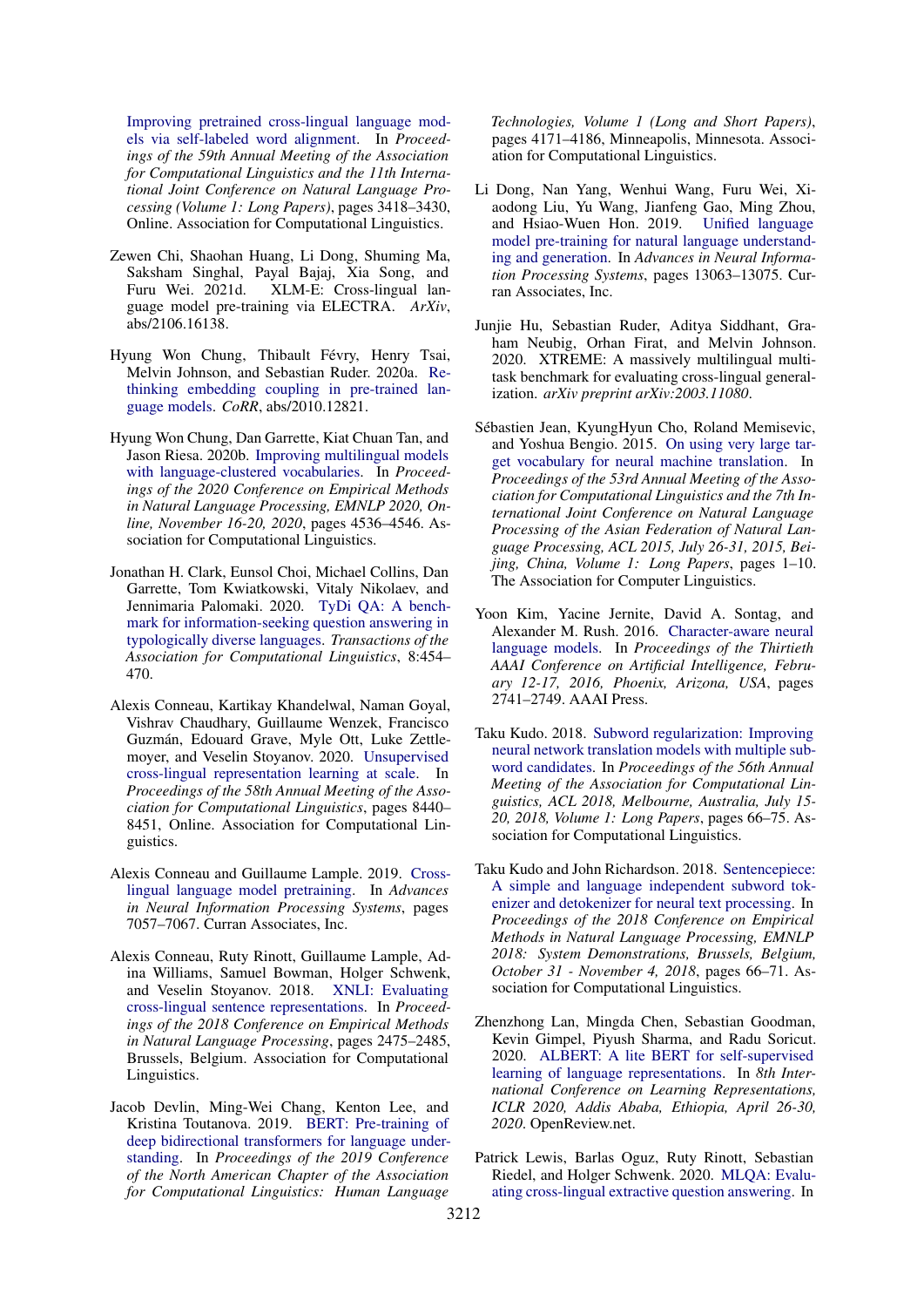*Proceedings of the 58th Annual Meeting of the Association for Computational Linguistics*, pages 7315– 7330, Online. Association for Computational Linguistics.

- <span id="page-10-2"></span>Yinhan Liu, Myle Ott, Naman Goyal, Jingfei Du, Mandar Joshi, Danqi Chen, Omer Levy, Mike Lewis, Luke Zettlemoyer, and Veselin Stoyanov. 2019. RoBERTa: A robustly optimized bert pretraining approach. *arXiv preprint arXiv:1907.11692*.
- <span id="page-10-11"></span>Shuming Ma, Li Dong, Shaohan Huang, Dongdong Zhang, Alexandre Muzio, Saksham Singhal, Hany Hassan Awadalla, Xia Song, and Furu Wei. 2021. DeltaLM: Encoder-decoder pre-training for language generation and translation by augmenting pretrained multilingual encoders. *ArXiv*, abs/2106.13736.
- <span id="page-10-10"></span>Shuming Ma, Jian Yang, H. Huang, Zewen Chi, Li Dong, Dongdong Zhang, Hany Hassan Awadalla, Alexandre Muzio, Akiko Eriguchi, Saksham Singhal, Xia Song, Arul Menezes, and Furu Wei. 2020. XLM-T: Scaling up multilingual machine translation with pretrained cross-lingual transformer encoders. *ArXiv*, abs/2012.15547.
- <span id="page-10-9"></span>Tomas Mikolov, Ilya Sutskever, Kai Chen, Greg S Corrado, and Jeff Dean. 2013. Distributed representations of words and phrases and their compositionality. In *Advances in Neural Information Processing Systems*, pages 3111–3119.
- <span id="page-10-8"></span>Andriy Mnih and Yee Whye Teh. 2012. [A fast and sim](http://icml.cc/2012/papers/855.pdf)[ple algorithm for training neural probabilistic lan](http://icml.cc/2012/papers/855.pdf)[guage models.](http://icml.cc/2012/papers/855.pdf) In *Proceedings of the 29th International Conference on Machine Learning, ICML 2012, Edinburgh, Scotland, UK, June 26 - July 1, 2012*. icml.cc / Omnipress.
- <span id="page-10-13"></span>Frederic Morin and Yoshua Bengio. 2005. [Hierarchi](http://www.gatsby.ucl.ac.uk/aistats/fullpapers/208.pdf)[cal probabilistic neural network language model.](http://www.gatsby.ucl.ac.uk/aistats/fullpapers/208.pdf) In *Proceedings of the Tenth International Workshop on Artificial Intelligence and Statistics, AISTATS 2005, Bridgetown, Barbados, January 6-8, 2005*. Society for Artificial Intelligence and Statistics.
- <span id="page-10-4"></span>Xiaoman Pan, Boliang Zhang, Jonathan May, Joel Nothman, Kevin Knight, and Heng Ji. 2017. [Cross](https://doi.org/10.18653/v1/P17-1178)[lingual name tagging and linking for 282 languages.](https://doi.org/10.18653/v1/P17-1178) In *Proceedings of the 55th Annual Meeting of the Association for Computational Linguistics (Volume 1: Long Papers)*, pages 1946–1958, Vancouver, Canada. Association for Computational Linguistics.
- <span id="page-10-3"></span>Rico Sennrich, Barry Haddow, and Alexandra Birch. 2015. Neural machine translation of rare words with subword units. *arXiv preprint arXiv:1508.07909*.
- <span id="page-10-1"></span>Ashish Vaswani, Noam Shazeer, Niki Parmar, Jakob Uszkoreit, Llion Jones, Aidan N Gomez, Łukasz Kaiser, and Illia Polosukhin. 2017. [Attention is](http://papers.nips.cc/paper/7181-attention-is-all-you-need.pdf) [all you need.](http://papers.nips.cc/paper/7181-attention-is-all-you-need.pdf) In *Advances in Neural Information Processing Systems*, pages 5998–6008. Curran Associates, Inc.
- <span id="page-10-12"></span>Yonghui Wu, Mike Schuster, Zhifeng Chen, Quoc V. Le, Mohammad Norouzi, Wolfgang Macherey, Maxim Krikun, Yuan Cao, Qin Gao, Klaus Macherey, Jeff Klingner, Apurva Shah, Melvin Johnson, Xiaobing Liu, Lukasz Kaiser, Stephan Gouws, Yoshikiyo Kato, Taku Kudo, Hideto Kazawa, Keith Stevens, George Kurian, Nishant Patil, Wei Wang, Cliff Young, Jason Smith, Jason Riesa, Alex Rudnick, Oriol Vinyals, Greg Corrado, Macduff Hughes, and Jeffrey Dean. 2016. [Google's neural machine](http://arxiv.org/abs/1609.08144) [translation system: Bridging the gap between human](http://arxiv.org/abs/1609.08144) [and machine translation.](http://arxiv.org/abs/1609.08144) *CoRR*, abs/1609.08144.
- <span id="page-10-0"></span>Linting Xue, Noah Constant, Adam Roberts, Mihir Kale, Rami Al-Rfou, Aditya Siddhant, Aditya Barua, and Colin Raffel. 2020. mt5: A massively multilingual pre-trained text-to-text transformer. *arXiv preprint arXiv:2010.11934*.
- <span id="page-10-6"></span>Yinfei Yang, Yuan Zhang, Chris Tar, and Jason Baldridge. 2019. [PAWS-X: A cross-lingual ad](https://doi.org/10.18653/v1/D19-1382)[versarial dataset for paraphrase identification.](https://doi.org/10.18653/v1/D19-1382) In *Proceedings of the 2019 Conference on Empirical Methods in Natural Language Processing and the 9th International Joint Conference on Natural Language Processing (EMNLP-IJCNLP)*, pages 3687– 3692, Hong Kong, China. Association for Computational Linguistics.
- <span id="page-10-5"></span>Daniel Zeman, Joakim Nivre, Mitchell Abrams, and et al. 2019. [Universal dependencies 2.5.](http://hdl.handle.net/11234/1-3105) LINDAT/CLARIAH-CZ digital library at the Institute of Formal and Applied Linguistics (ÚFAL), Faculty of Mathematics and Physics, Charles University.
- <span id="page-10-7"></span>Bo Zheng, Li Dong, Shaohan Huang, Wenhui Wang, Zewen Chi, Saksham Singhal, Wanxiang Che, Ting Liu, Xia Song, and Furu Wei. 2021. [Consistency](https://doi.org/10.18653/v1/2021.acl-long.264) [regularization for cross-lingual fine-tuning.](https://doi.org/10.18653/v1/2021.acl-long.264) In *Proceedings of the 59th Annual Meeting of the Association for Computational Linguistics and the 11th International Joint Conference on Natural Language Processing (Volume 1: Long Papers)*, pages 3403– 3417, Online. Association for Computational Linguistics.

# A Correlation between Language-Specific Vocabulary Capacity and Task Performance

We compare the Pearson correlation coefficients between ALP and downstream task performance with the coefficients between vocabulary size and downstream task performance in Table [5.](#page-11-0) The results show that ALP correlates better than vocabulary size with downstream task performance.

### B Statistics of XTREME Datasets

.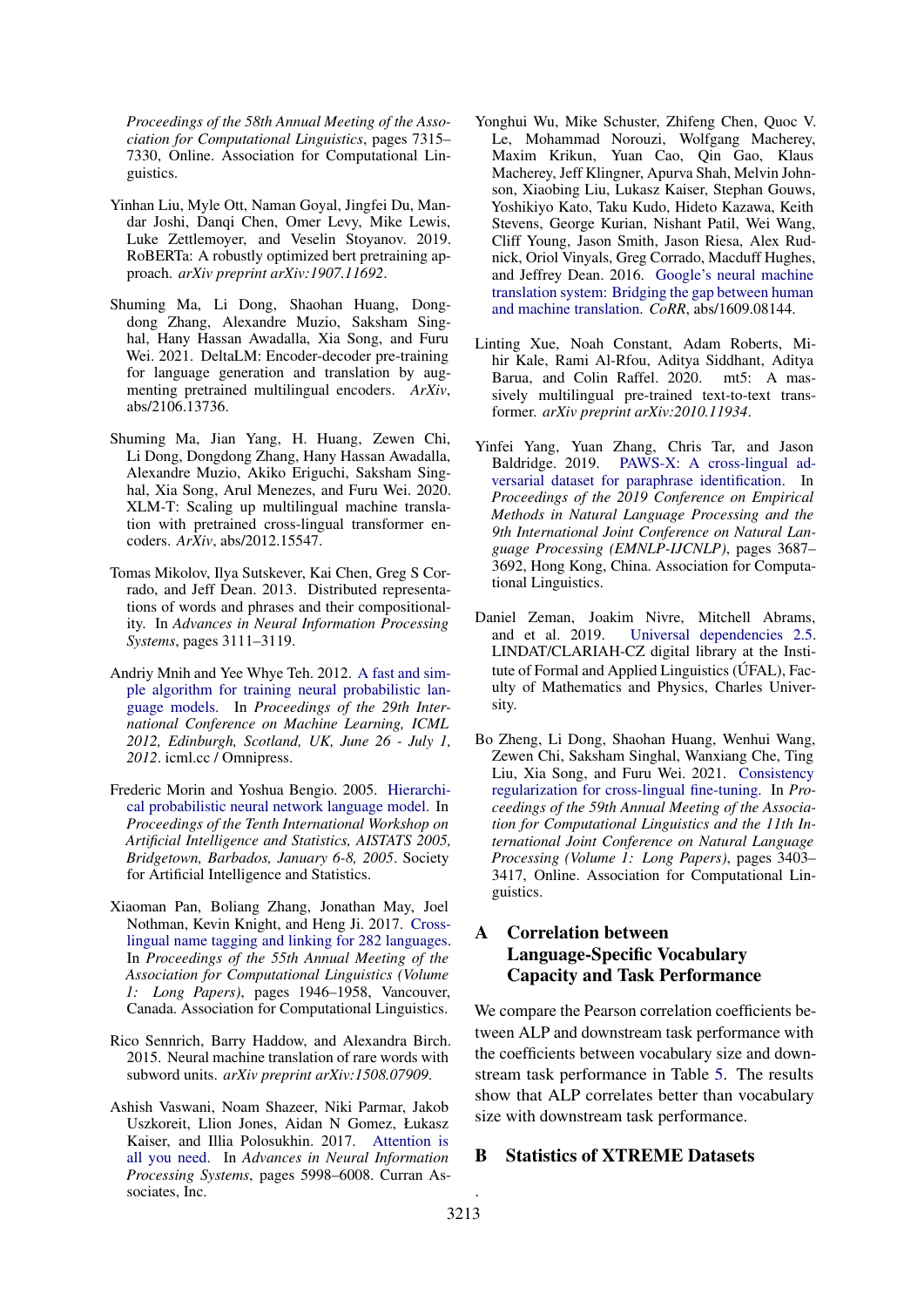<span id="page-11-0"></span>

| Language | Task       | $\rho$ (ALP, F1) | $\rho( V , F1)$ |
|----------|------------|------------------|-----------------|
| hi       | <b>POS</b> | 0.922            | 0.787           |
|          | <b>NER</b> | 0.879            | 0.890           |
| fа       | <b>POS</b> | 0.905            | 0.700           |
|          | <b>NER</b> | 0.912            | 0.872           |
| it       | <b>POS</b> | 0.665            | 0.422           |
|          | <b>NER</b> | 0.899            | 0.900           |
| ru       | <b>POS</b> | 0.423            | 0.327           |
|          | NER        | 0.872            | 0.833           |

Table 5: Pearson correlation coefficients between ALP and downstream task performance and between vocabulary size and downstream task performance.

| Task                  | Dataset                        | Train              | Lang    |
|-----------------------|--------------------------------|--------------------|---------|
| Classification        | XNLI                           | 392K               | 15      |
|                       | PAWS-X                         | 49.4K              | 7       |
| Structured            | POS                            | 21K                | 33      |
| Prediction            | NER                            | 20K                | 40      |
| Question<br>Answering | XQuAD<br><b>MLQA</b><br>TyDiQA | 87K<br>87K<br>3.7K | 11<br>7 |

Table 6: Statistics for the datasets in the XTREME benchmark. we report the number of training examples (|Train|), and the number of languages (|Lang|).

## C Fine-tuning Settings

Implementation Details For the POS dataset, we use the average-pooling strategy on subwords to obtain word representation since part-of-speech is related to different parts of words, depending on the language. We tune the hyper-parameter and select the model with the best average results over all the languages' development set. There are two datasets without development set in multi-languages. For XQuAD, we tune the hyper-parameters with the development set of MLQA since they share the same training set and have a higher degree of overlap in languages. For TyDiQA-GoldP, we use the English test set as the development set.

Hyper-Parameters For XNLI, PAWS-X, POS, and NER, we fine-tune 10 epochs. For XQuAD and MLQA, we fine-tune 4 epochs. For TyDiQA-GoldP, we fine-tune 6 or 8 epochs and select the best number of epochs with the English test set as the development set. For learning rate, we select

<span id="page-11-1"></span>

| Code                   | Size (GB) | Code | Size (GB) | Code      | Size (GB) |
|------------------------|-----------|------|-----------|-----------|-----------|
| af                     | 0.2       | hu   | 9.5       | pl        | 28.6      |
| am                     | 0.4       | hy   | 0.7       | ps        | 0.4       |
| ar                     | 16.1      | id   | 17.2      | pt        | 39.4      |
| as                     | 0.1       | is   | 0.5       | ro        | 11.0      |
| az                     | 0.8       | it   | 47.2      | ru        | 253.3     |
| ba                     | 0.2       | ja   | 86.8      | sa        | 0.2       |
| be                     | 0.5       | ka   | 1.0       | sd        | 0.2       |
| bg                     | 7.0       | kk   | 0.6       | si        | 1.3       |
| bn                     | 5.5       | km   | 0.2       | sk        | 13.6      |
| ca                     | 3.0       | kn   | 0.3       | sl        | 6.2       |
| $\mathbf{c}\mathbf{s}$ | 14.9      | ko   | 40.0      | sq        | 3.0       |
| cy                     | 0.4       | ky   | 0.5       | sr        | 7.2       |
| da                     | 6.9       | la   | 0.3       | <b>SV</b> | 60.4      |
| de                     | 99.0      | lo   | 0.2       | <b>SW</b> | 0.3       |
| el                     | 13.1      | 1t   | 2.3       | ta        | 7.9       |
| en                     | 731.6     | lv   | 1.3       | te        | 2.3       |
| eo                     | 0.5       | mk   | 0.6       | tg        | 0.7       |
| es                     | 85.6      | ml   | 1.3       | th        | 33.0      |
| et                     | 1.4       | mn   | 0.4       | tl        | 1.2       |
| eu                     | 1.0       | mr   | 0.5       | tr        | 56.4      |
| fa                     | 19.0      | ms   | 0.7       | tt        | 0.6       |
| fi                     | 5.9       | mt   | 0.2       | ug        | 0.2       |
| fr                     | 89.9      | my   | 0.4       | uk        | 13.4      |
| ga                     | 0.2       | ne   | 0.6       | ur        | 3.0       |
| gl                     | 1.5       | nl   | 25.9      | uz        | 0.1       |
| gu                     | 0.3       | nn   | 0.4       | vi        | 74.5      |
| he                     | 4.4       | no   | 5.5       | yi        | 0.3       |
| hi                     | 5.0       | or   | 0.3       | zh        | 96.8      |
| hr                     | 1.4       | pa   | 0.8       |           |           |

Table 7: The statistics of the reconstructed Common-Crawl corpus for learning vocabularies.

in [7e-6, 1e-5] for XNLI and PAWS-X, [1e-5, 2e-5] for POS and NER, [2e-5, 3e-5] for XQuAD, MLQA and TyDiQA-GoldP.

### D Pre-Training Data

We use the reconstruct CommonCrawl corpus in [Chi et al.](#page-8-0) [\(2021b\)](#page-8-0) to learn vocabularies in our paper. Because tokenizing the pre-training data is timeconsuming, we instead conduct our pre-training on Wikipedia since it has a smaller size. We only consider the languages that are shared by the reconstructed CommonCrawl corpus and Wikipedia. The statistics of the Wikipedia corpus and the reconstructed CommonCrawl corpus are listed in Table [8](#page-12-0) and Table [7.](#page-11-1)